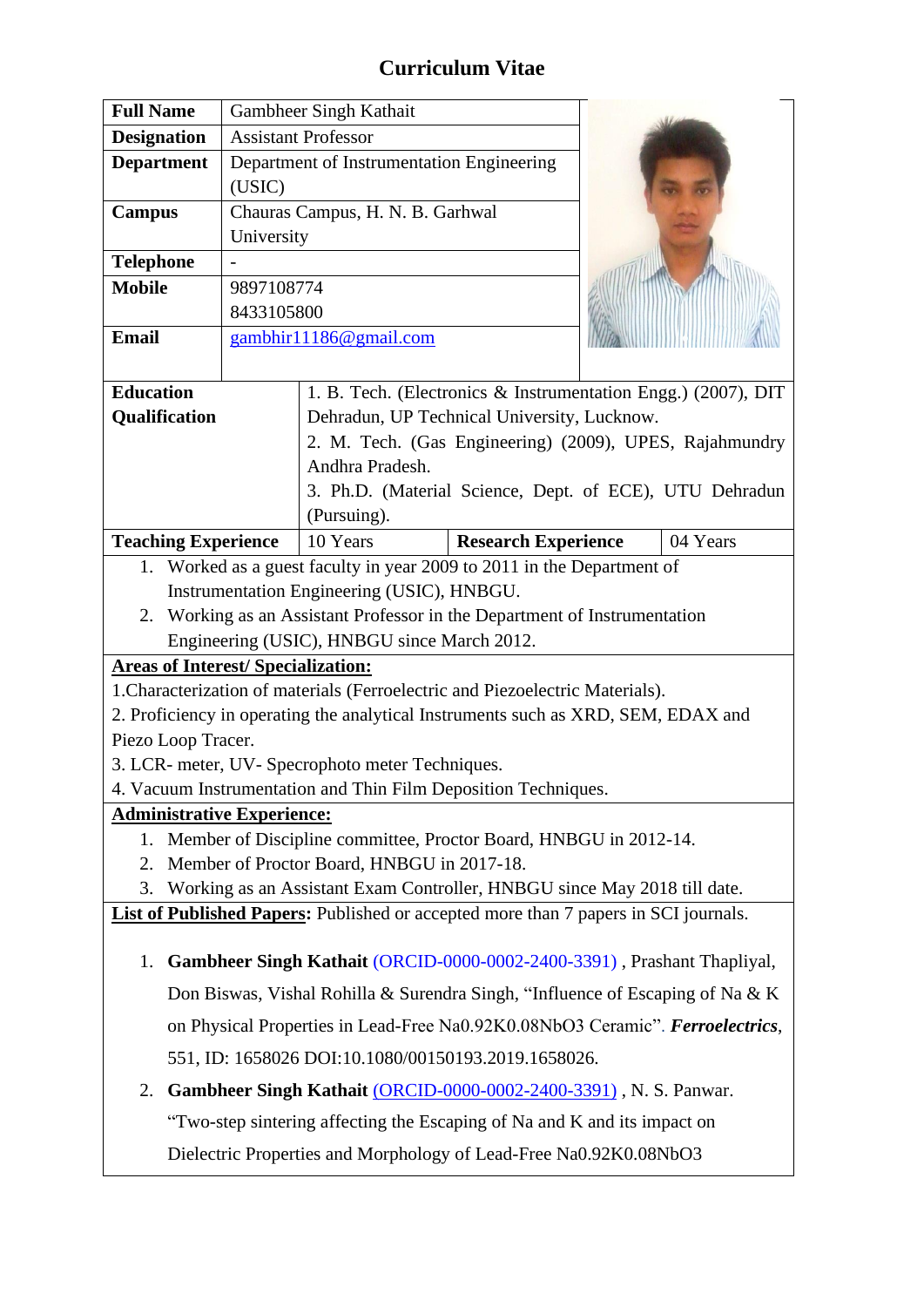Ceramics".*Ferroelectrics*, 554,

ID: 1684760 DOI:10.1080/00150193.2019.1684760.

- 3. **Gambheer Singh Kathait** [\(ORCID-0000-0002-2400-3391\)](http://orcid.org/0000-0002-2400-3391) , M.K. Panda, N. S. Panwar. "Preparation of Potassium Tantalum Niobate - Barium Titanate (KTN-BT) Solid Solution System Ceramics and Their Piezoelectric Properties". *Ferroelectrics*, 555, ID: 1691388 DOI:10.1080/00150193.2019.1691388.
- 4. Don Biswas, **Gambheer Singh Kathait**, Prashant Thapliyal, Vishal Rohilla and Surendra Singh.**"**Temperature dependence of dielectric properties of sodium potassium niobate ceramics for different values of x (Na1−xKxNbO<sup>3</sup> )"*Ferroelectrics,* 526(2018) 168-175,

doi.org/10.1080/00150193.2018.1456307.

- 5. Don Biswas, **Gambheer Singh Kathait,** Prashant Thapliyal, Vishal Rohilla, Surendra Singhand JyotsanaNegi "Converse piezoelectric properties of K and Namodified(Na<sub>1-x</sub>K<sub>x</sub>) NbO<sub>3</sub> lead free ceramics for  $x = 0.08$  and 0.17"*Ferroelectrics,* 550 (2019) 228–232, doi.org/10.1080/00150193.2019.1652511.
- 6. **Gambheer Singh Kathait,** N.S. Panwar, D.Biswas, P. Thapliyal, V. Rohilla & S. Singh" Sintering Effect on Electrical Properties and Morphology of Lead-Free Na0.92K0.08NbO<sup>3</sup> Ceramics" *Science of Sintering,* 51, 2019, Published by International Institute for the Science of Sintering.
- 7. **Gambheer Singh Kathait,** M.K. Panda and N.S. Panwar, "Effect of Modified Two-step Sintering Approaches on Potassium Tantalum Niobate–Barium Titanate (KTN-BT) Ceramics and Their Dielectric and Piezoelectric Properties", *Science of Sintering*, 52, 2020, Published by International Institute for the Science of Sintering.
- 8. S. Kashyap, S.C. Bhatt, M. Uniyal and **Gambheer Singh Kathait**, "Structural and dielectric properties of Lead Magnesium Niobate and Ti-doped Lead Magnesium Niobate at room temperature" *Materials today: proceedings*, Vol.51 (Isuue4), 2019, published by Elsevier.
- 9. Sidharth Kashyap, S.C. Bhatt, Manish Uniyal and **Gambheer Singh Kathait**, "Investigation of the Perovskite Phase, Morphology and Dielectric Properties of Lead Magnesium Niobate" *AIP Conference Proceedings*, 2220, 040039 (2020).

## **Conference/FDP/ SeminarAttended.**

1. Attended a Refresher Course on "Multidisciplinary Approaches to Address